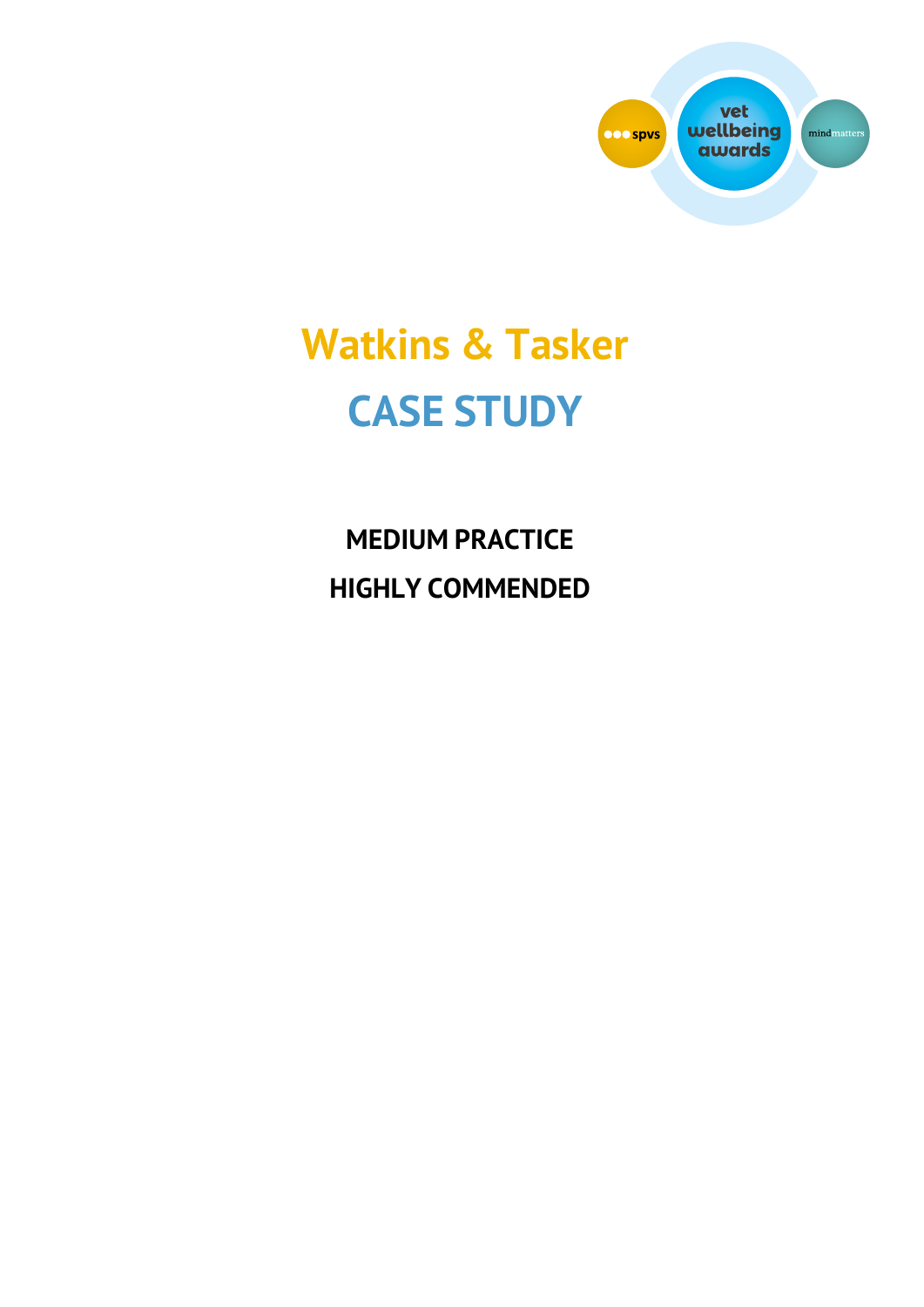## **1.** Promoting physical and psychological health at work

Promoting colleagues' physical and psychological health at work supports wellbeing.

**1.1** What health and safety policies and procedures are in place in your practice? *Give brief details and an example* 

We have a full and robust set of health and safety policies ranging from risk assessments for tasks/areas to specific policies on stress and alcohol/drug misuse. These are shared with all staff and regularly updated. We also have lots of Standard Operating Protocols to keep our staff safe such as local rules for radiography and cytotoxic drug handling. Staff are involved with the amendment of these to ensure that they understand and they cover their requirements.

**1.2** What health initiatives are promoted by the practice (e.g healthy eating, exercise, relaxation, access to natural light and fresh air)? *Give brief details and an example* 

We actively encourage staff to have breaks and where the rota allow share these breaks in staff rooms we have. There are a dog walk and running group within the Practice who organise regular activities outside of work. The provision of showering facilities means staff often exercise prior to work, on their lunch break or immediately after finishing. While cake does feature quite heavily within our Practice (for which we make no excuse) we also provide fresh fruit, access to healthier drink choices and always avoid "beige buffets" for staff meetings. During the summer the team are often found outside the Practice during breaks (with ice lollies) making the most of our nature areas where we have wild flowers to encourage bees and butterflies. Within the staff rooms there are our message boards which the team create their own quizzes such as "kind word Scrabble", "I am thankful for..." or "I love my job because..."

**1.3** Is awareness of mental health promoted by the practice, and how? *Give brief details and an example* 

Mental Health Awareness Training has been provided to 17 (out of 43) staff members from every role area. There are 2 members of staff undertaking further extensive Mental Health First Aid Training. A Mindfulness evening was also held at the Practice. We have an Employee Assistance Programme which can offer confidential support around a variety of issues ranging from grief to financial issues. We have done a series of social media publicity surrounding how staff are supported including personal accounts and highlighting the associated issues within the industry - this was well received by the clients and helped several staff members share their stories. There are several other support options from our bi-monthly staff appraisals to informal check-ins. There are posters around the Practice with additional support information and new staff are also provided a "mentor" as a point of contact.

**1.4** What stress management initiatives are promoted by the practice? *Give brief details and an example* 

Everyone deals with stress differently and as such while a stress management policy has been created within the Practice we want staff to also be free to manage their stress in a way which suits them. When it suits someone they are able to discuss issues with their managers and this may result in changes to their hours or duties. We have a very flexible approach which means that individuals are respected and solutions can be found. We have a set of Practice ethos which include speaking about others as if they were in the room which means respect is shown preventing negativity which helps with stress management. We adopt a "blame the system not the person" approach when errors occur so we can ensure that stress which could be created in these instances is minimised. The ethos of the Practice is discussed regularly at branch and full Practice meetings.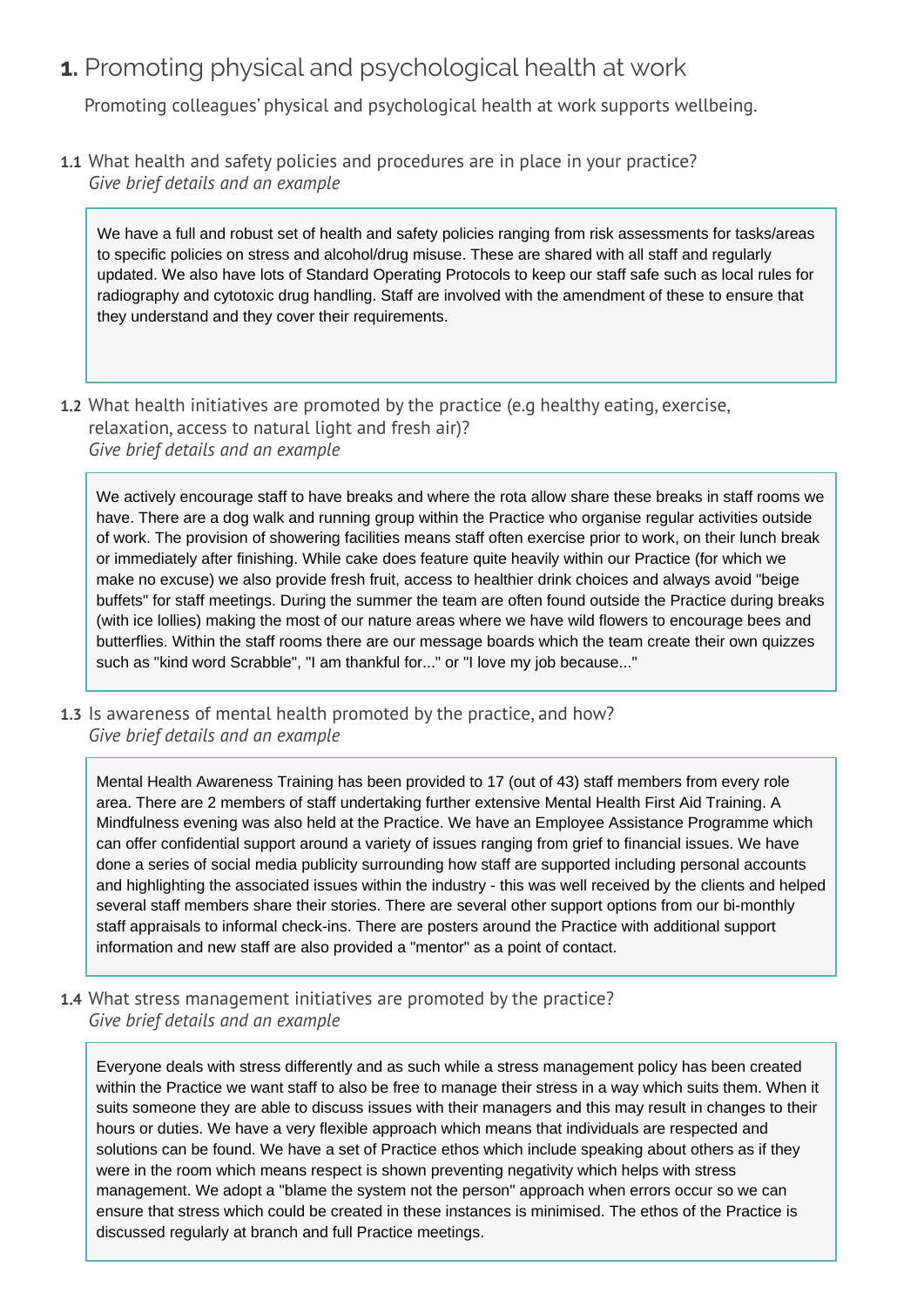**1.5** Are colleagues supported during extended sickness absence and on return to work? *Give brief details and an example* 

Staff who experience an extended absence are supported in variety of ways. Recently a staff member has had a phased return where working hours were built up over a period of four months at their pace to assist with their recovery. Their duties and role were assessed on a weekly basis to ensure that they were able to undertake these and were happy before discussing the next step. This support does not stop when they are back to where they are prior to their absence and is very much a two way process. The team are a like a family so ensure that support is given and if someone is struggling that a solution is found or rest period offered. We have also sourced additional support when a staff member injured their elbow as although deemed fit to work after extended leave they needed assistance with a number of tasks so a previous placement student was offered a temporary role to "be their right arm... literally!"

**1.6** Any additional comments on support of physical and mental health within your practice? *(maximum 150 words)* 

To us the welfare, mental and physical health of our team are paramount to everything we do at our Practice. We pride ourselves on the initiatives and support we offer and continually look at new ways to do this. We feel that we also have a duty of care to our team to explain to clients about the challenges we face and information regarding standards of behaviour to our team are available at each site. Communication is at the very heart of the Practice and therefore mental health is not stigmatised which can encourage those who are struggling to be more open. Everyone has "hidden" challenges and we hope our safe support network allows staff the opportunity to deal with these effectively. From something simple as a "secret" signal to give to each other if they are having a bad day/in need of support to our social media campaign to raise overall awareness of mental health, our Practice has a robust basis in place.

## **2.** Relationships at work

Co-operation, information sharing, and supportiveness among colleagues are important not just for effective working but also contribute to wellbeing. Good relationships among colleagues can also help people to cope with stressful aspects of their work.

**2.1** Do colleagues have opportunities to take *shared* breaks together during the working day? *If you do not employ any of the job roles listed below, please tick not applicable* 

|  |  | Vets: $\bullet$ yes $\circ$ sometimes $\circ$ no $\circ$ not applicable                      |
|--|--|----------------------------------------------------------------------------------------------|
|  |  | Nurses: $\odot$ yes $\odot$ sometimes $\odot$ no $\odot$ not applicable                      |
|  |  | Reception staff: $\bigcirc$ yes $\bigcirc$ sometimes $\bigcirc$ no $\bigcirc$ not applicable |
|  |  | Support staff: $\bigcirc$ yes $\bigcirc$ sometimes $\bigcirc$ no $\bigcirc$ not applicable   |

**2.2** Does the practice provide opportunities for colleagues to spend time together outside work, if they wish? Do these involve activities to suit different interests and preferences (e.g. people who might prefer to avoid alcohol)? *Give brief details*

There are so many opportunities for colleagues to spend time together outside of work. The team regularly organise trips such as go-karting, "locked room" experiences, cinema trips, meals out, horse riding and as mentioned above dog walks and runs. Summer and Christmas get-togethers are also very popular. They also do charity events such as local raft race or dog shows. Many of the team also compete together in fly-ball and agility. Plus we arrange many evening training sessions which are voluntary and only loosely connected to work including Sighted Guide Training by Guide Dog Association and a self defence class. Currently the two staff on maternity leave also meet up regularly with their babies and other staff with kids.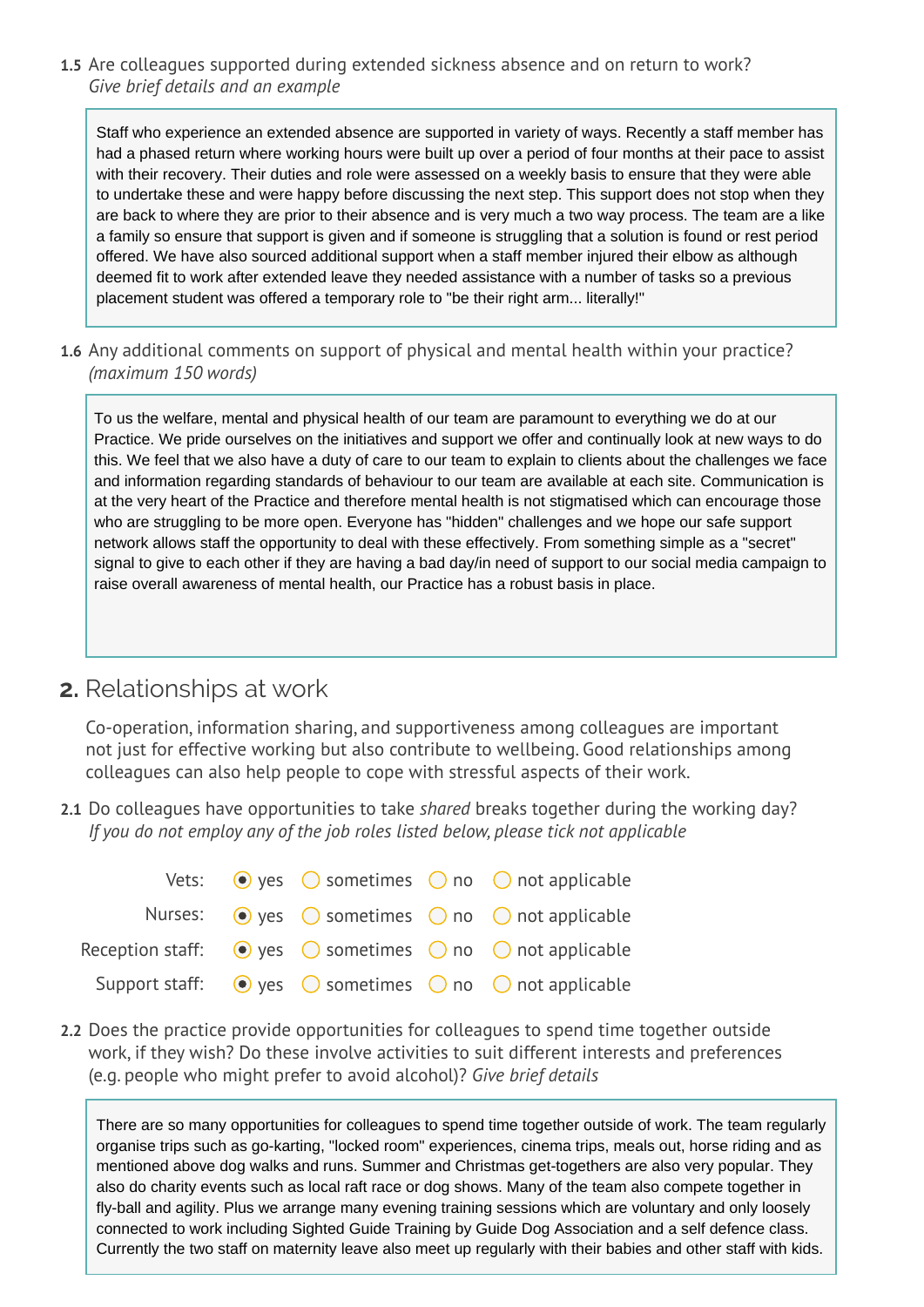**2.3** What mechanisms are used to identify and address any difficulties or conflict between colleagues? *Give brief details and an example* 

There are both formal and informal means of identifying any conflict. The more formal approach is when someone raises a complaint to their line manager or informally it may be that a third party has spotted an issue and decided to put steps in place to sort this. Difficulties between colleagues are resolved quickly, fairly and in calm manner. Again we refer back to our ethos of looking at any system failures before blaming an individual as many issues arising can often be tracked back to this such as lack of understanding about a task may be due to inadequate training. The branch meetings are also used as a neutral space for airing any general concerns or provide solutions to things with potential to cause conflict.

**2.4** Does the practice have a clear policy relating to harassment and bullying at work, including processes for managing allegations of harassment or bullying? *Give brief details and an example* 

Our policy on harassment and bullying is clearly laid out within our Practice Manual which is provided to all new staff, available from every computer in the Practice and in hard-copy at each site. There is a clear hierarchical reporting system with steps made clear for all concerned. All staff also have the option to consult the advice of a HR Consultant who can facilitate neutral meetings but we are fortunate that we have never had to implement any of our more formal policies regarding harassment or bullying as we find these can be resolved by communication.

**2.5** Any additional comments on support of relationships within your practice? *(maximum 150 words)*

Our team really are like a family and while issues do occur these are resolved before formal managerial intervention. However, our policies are reinforced by clear communication and a Practice ethos that everyone understands and is an inclusive part of.

#### **3.** Communication at work

Ensuring that colleagues are informed about what is happening at work, and are able to have a say in how work is carried out, contribute to wellbeing. Effective communication is particularly important during periods of change at work.

**3.1** Do colleagues meet regularly – i.e. daily or weekly – to discuss day-to-day work matters? *Give brief details and an example* 

All of the teams decided daily on a plan for the day such as who is doing what role or procedure/case. This is then recorded on a board in the Prep Areas so everyone is clear. We have informal weekly catch up meetings on different projects or with staff on certain topics. We then have one-to-ones (staff appraisals) every other month and branch meetings falling in the month without appraisals. We also have Practice Meetings where whole team get together every 4-5month and a Practice Development Team which represent every sector of the business who currently meet monthly to plan overall goals, aims and direction of the Practice - outcomes from these are shared with all staff (appropriately). (Not inc L&Ls)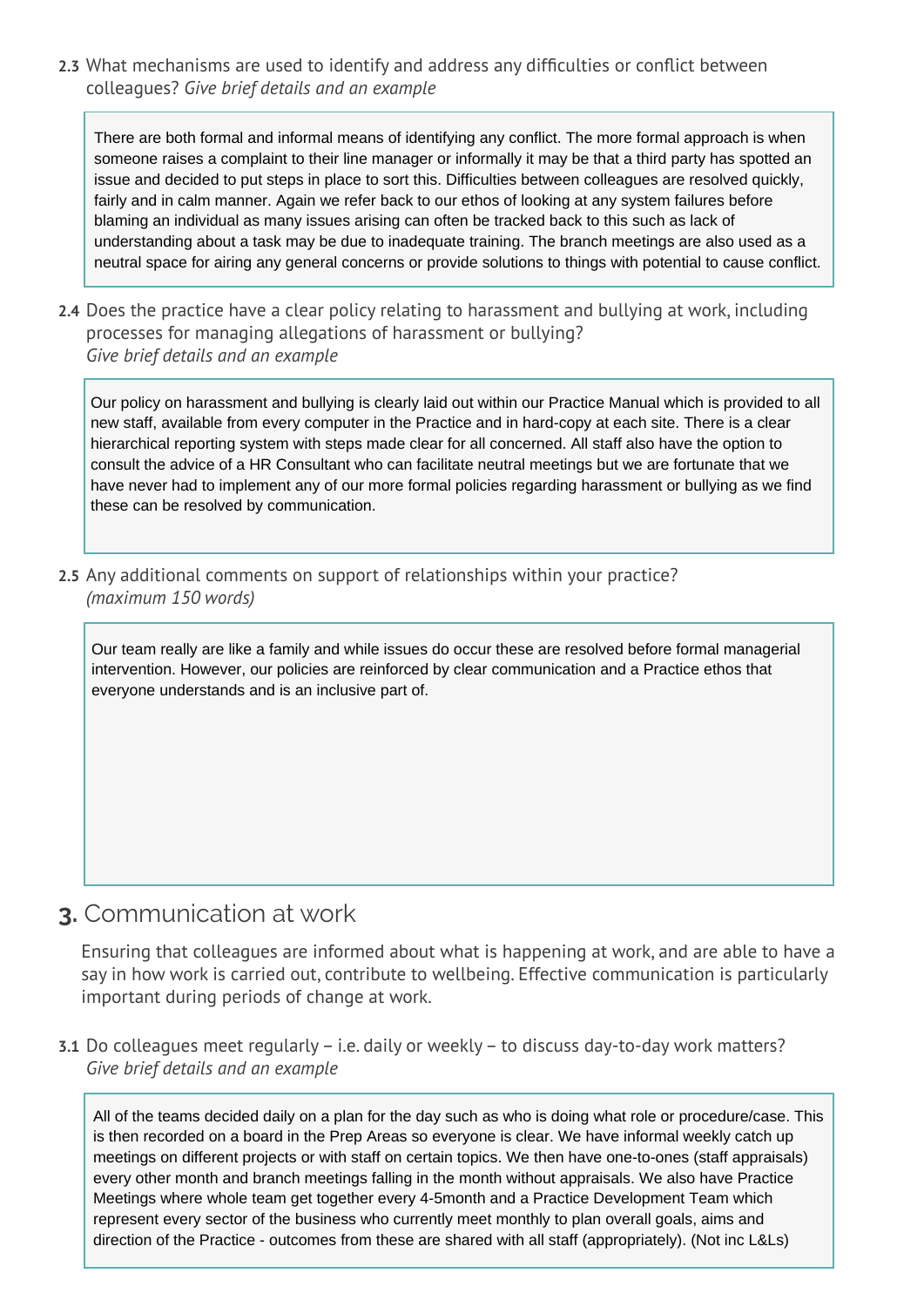**3.2** In the last six months, approximately how many meetings have been held at work for the following groups? *Specify number, or write n/a if not applicable.*

| Vets: $8+$            |  |
|-----------------------|--|
| Nurses: $8+$          |  |
| Reception staff: $6+$ |  |
| Support staff: $ 8+$  |  |

**3.3** Apart from meetings, what other communication channels for colleagues are used in the practice? *Give brief details and an example* 

All staff have access to our PMS which includes internal communication messaging which is used as main communication method. There are many prompts which our PMS can also assist with such as task reminders. Nearly all of the qualified staff have individual email addresses while the rest have access to the Practice generic emails. Staff are encouraged to use appropriate means of communication so internal phone system is also popular. We also have a private Facebook group for emergency out of hours queries and another for organising social events as this can be seen by many people quickly. The most weight is put on good verbal face to face communication. Clinical review of cases also happen.

**3.4** Are all members of the practice team able to have a say in how work is carried out? *Give brief details and an example* 

All members of the Practice team are asked for input and ideas. There is a good practice of idea sharing amongst the branches to improve services. When staff attend CPD this is particularly vital so a report about key learning points is circulated so everyone can benefit. Staff are asked to share ideas as soon as they have them and not leave it until next formal appraisal. For bigger projects such as recent addition of a tablet option onto our Pet Health Club the input from every team member was essential. Everyone has different roles so everyone's viewpoint and priority around systems was different. This led to a smooth implementation as all the scenarios had been considered.

**3.5** How do you communicate with staff on extended absence (e.g parental leave, sickness)? *Give brief details and an example* 

A plan is agreed with staff on extended or parental leave and is tailored to the individual. Currently for the two staff on maternity leave they have requested emails be sent to them regarding any large practice changes or events such as socials or photo shoots. They are also arranging the KIT days to spend time in the Practice before coming back to work. No pressure is put on staff about this subject but also aware that their colleagues via the Facebook social page keep everyone full updated about things going on. We also ensure that staff returning from a long period away from Practice have time to re-familiarise with protocols, computer systems and have a meeting with their line manager to discuss any significant changes.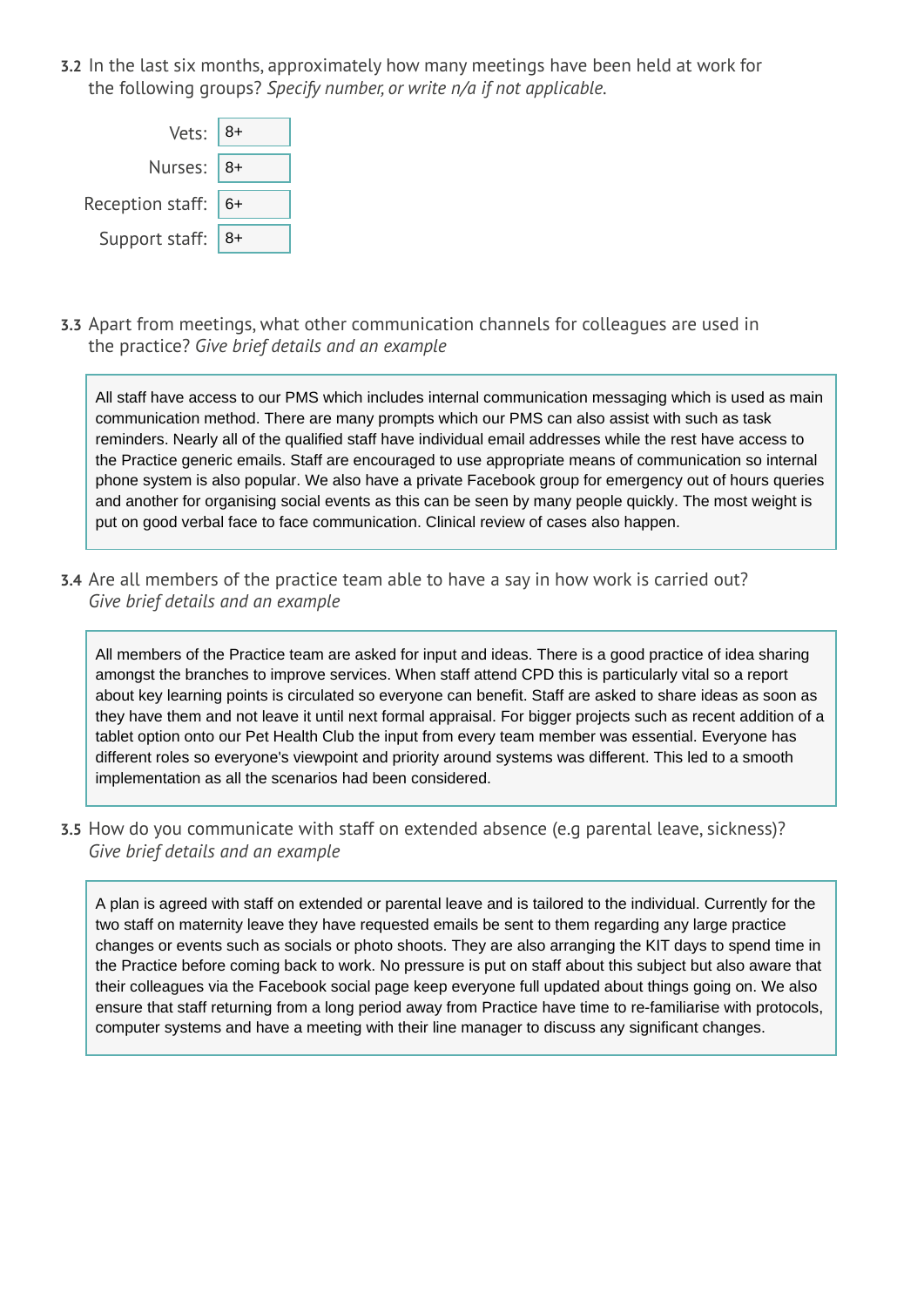**3.6** Any additional comments on support of effective communication within your practice? *(maximum 150 words)*

It was extremely difficult to provide numbers for the meetings so have included formal ones only as if included all smaller meetings on day to day management or particular projects, in-house/external lunch and learns and "quick chats" it could be excessive.

When communicating staff are also asked to consider tone, content and their audience to ensure that their message is not misinterpreted or sent to the wrong people. The communication amongst colleagues is also shown in the "gold-standard" and "exceptional" awards that we have both for clinical elements but also for our customer service.

## **4.** Career development

Support for professional and career development, such as supervision, training, and constructive feedback on performance, are important both for effectiveness at work and wellbeing.

**4.1** How often are appraisals carried out for colleagues in the following groups? *If you do not employ any of the job roles below, please write 'not applicable'.*

| New Graduate Vets:                | weekly >monthly |
|-----------------------------------|-----------------|
| <b>Student Veterinary Nurses:</b> | Weekly          |
| Vets:                             | Two monthly     |
| Nurses:                           | Two monthly     |
| Reception staff:                  | Two monthly     |
| Support staff:                    | Two monthly     |

**4.2** Is induction support provided for new colleagues in the following groups? *If you do not employ any of the job roles listed below, please tick not applicable* 

|                                                                                                                        |  | Vets: $\bullet$ yes $\circ$ no $\circ$ not applicable            |
|------------------------------------------------------------------------------------------------------------------------|--|------------------------------------------------------------------|
|                                                                                                                        |  | Nurses: $\odot$ yes $\odot$ no $\odot$ not applicable            |
|                                                                                                                        |  | Reception staff: $\bullet$ yes $\circ$ no $\circ$ not applicable |
|                                                                                                                        |  | Support staff: $\bullet$ yes $\circ$ no $\circ$ not applicable   |
| Staff returning from absence: $\bullet$ yes $\circ$ no $\circ$ not applicable<br>(e.g illness, parental leave, travel) |  |                                                                  |
| Locum/temporary staff: $\bullet$ yes $\circ$ no $\circ$ not applicable                                                 |  |                                                                  |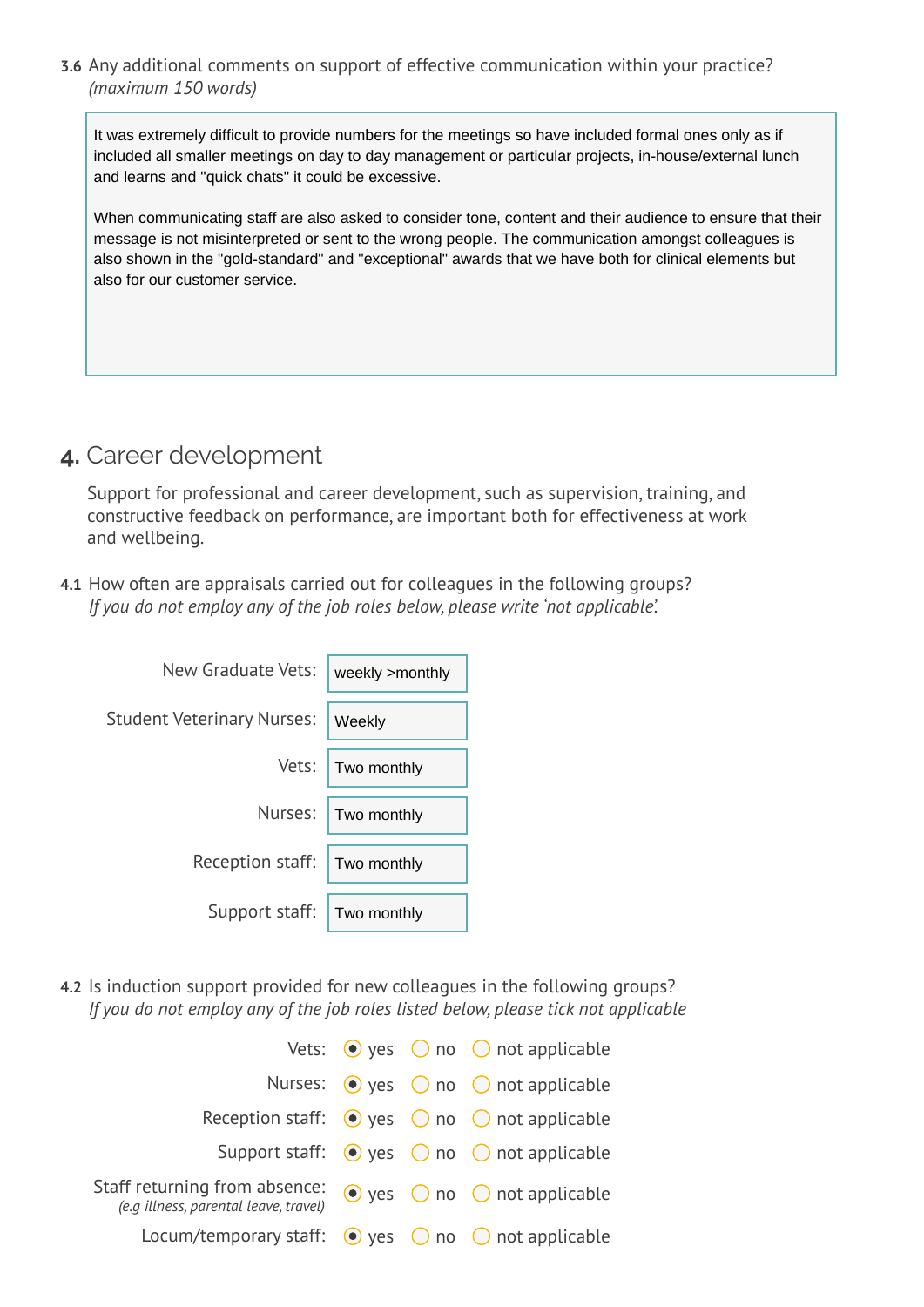**4.3** Are there any mentorship schemes or other support schemes in place for staff? If so, which groups? (e.g new graduates) *Give brief details*

All staff know clearly who their line manager is and who can offer additional support. Our new graduate (who knew the team due to EMS placements) has been provided a clinical mentor and also access to the Practice Manager for any non-clinical support. This helps to support both sides to the role of being a NQ vet. Depending on their role new staff will spend time with the Reception Manager or Head Nurse with frequent formal and informal check points. New but experienced vets are placed alongside long-employed team with a central point of contact being the Senior Vet who can guide on clinical aspects.

**4.4** Does the practice support relevant clinical development training for colleagues in the following groups?

*If you do not employ any of the job roles listed below, please tick not applicable. For each group where you have answered yes, give an example* 

Vets:  $\odot$  yes  $\odot$  no  $\odot$  not applicable

Our approach to CPD (including clinical development) may be considered strange. We do not set personal amounts per Vet. Instead we explain that if they have an interest, can make a personal plan and business case then we will approve. Guidance is then provided and as an example a vet suggested they undertake a PgCert in Opthalmolgy with the business case of "it's cheaper than other certificates". While this was the case, management saw that the vet was wanting to progress but being constrained by perception of their worth. After discussion, the vet is now undertaking a PgCert in Surgery which is an area of passion. All Vets have individualised Personal Development Plans which outlines both clinical and personal goals.

Nurses:  $\odot$  yes  $\odot$  no  $\odot$  not applicable

As per the vets they are given opportunity to undertake training course of interest. We also arrange for membership of appropriate professional bodies and utilise lots of online learning platforms including Boehringer Academy, Webinar Vet and ISFM. Personal Development Plans are currently being created for all of the nurses. Our trainee VNs spend study days in the Practice so they have access to these resources and the library of manuals plus can spend time with their clinical coaches undertaking specific clinical training. Our Clinical Director has also undertaken various in-house training sessions including "the crashed patient" with hands on demo scenarios.

Receptionists:  $\odot$  yes  $\odot$  no  $\odot$  not applicable

We believe that a client is just as likely to ask a Receptionist about a flea/worming treatment, we invest a lot of time into ensuring that our Reception team feel comfortable with these elements. As an example, during the implementation of a tablet option on our Pet Health Club earlier this year we tailored lunch and learns to the reception team. This meant they understood the clinical benefits fully. Every member of the team are encouraged to spend time experiencing new services or refreshing their memory about existing ones such as our Rehabilitation Services or watching a laparoscopic procedure . Again there is no set budget placed on their development.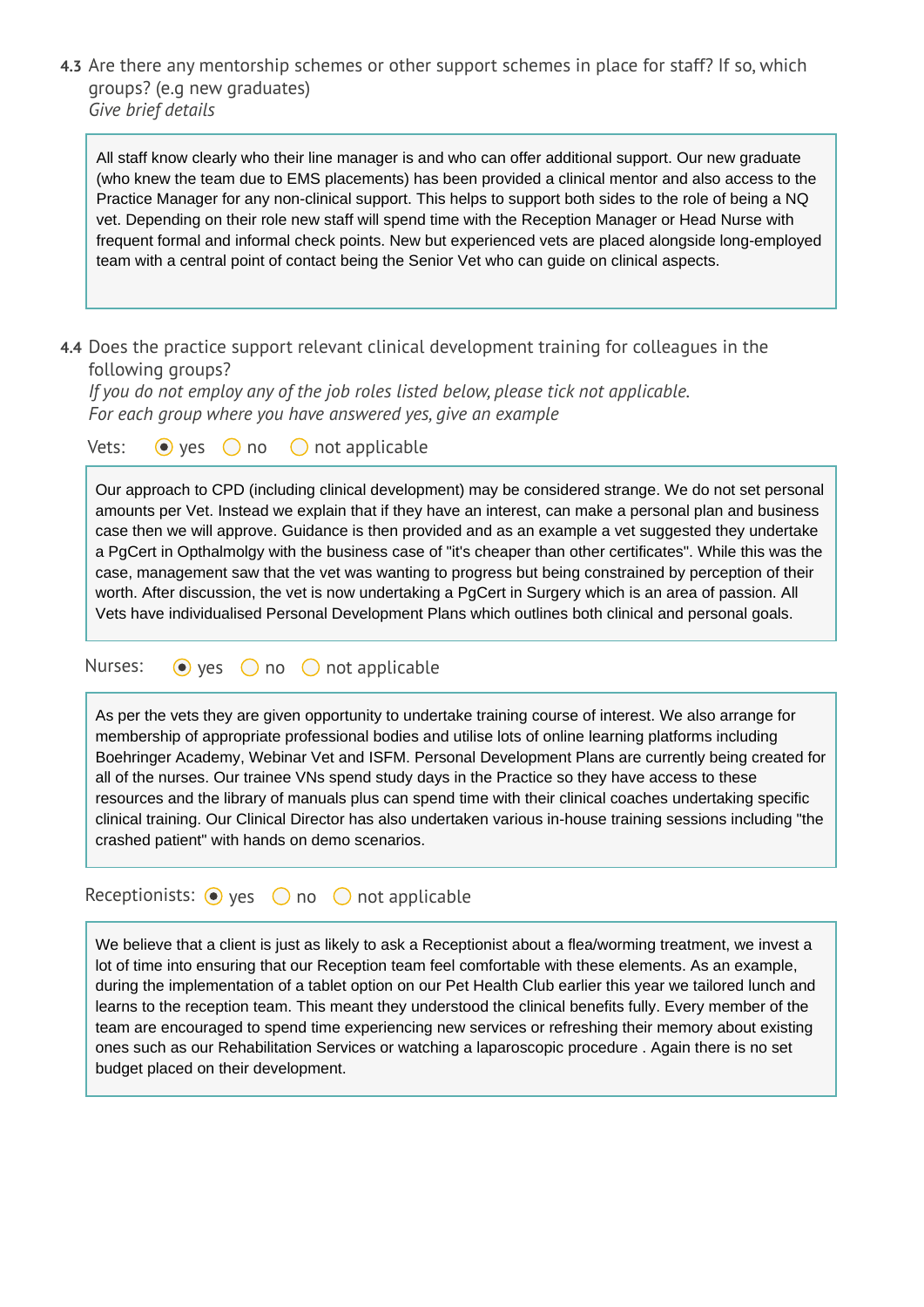| 4.5 Does the practice support relevant non-clinical development training for colleagues in |  |  |  |
|--------------------------------------------------------------------------------------------|--|--|--|
| the following groups?                                                                      |  |  |  |

*If you do not employ any of the job roles listed below, please tick not applicable. For each group where you have answered yes, give an example* 

| Vets:<br>$\bigcirc$ no $\bigcirc$ not applicable<br>$\bullet$ yes                                                                                                                                                                                                                                                                                                                                                                                                                                                                                                                  |
|------------------------------------------------------------------------------------------------------------------------------------------------------------------------------------------------------------------------------------------------------------------------------------------------------------------------------------------------------------------------------------------------------------------------------------------------------------------------------------------------------------------------------------------------------------------------------------|
| Same overall approach as clinical development. We have a business coach who is spending time working<br>on communication and personality typing to assist with vet* interaction with clients (*relevant to whole<br>team as everyone undertaking). The Personal Development Plans are split into two sections personal<br>development and clinical and may include training or support in being more organised, dealing with difficult<br>situations or assistance with "imposter" syndrome.                                                                                       |
| Vet Nurses:<br>$\bigcirc$ no $\bigcirc$ not applicable<br>$\bullet$ yes                                                                                                                                                                                                                                                                                                                                                                                                                                                                                                            |
| As previously mentioned we support clinical and non-clinical development of every member of the team.<br>One Head Nurse has recently undertaken a course on communication and building effective teams. This<br>was online with web-conferencing. The result has not just seen personal improvement but has made a<br>cultural shift across whole practice as people mirror this. Other training has also included Social Media and<br>Mental Health Awareness.                                                                                                                    |
| Reception staff:<br>$\bullet$ yes $\circ$ no $\circ$ not applicable                                                                                                                                                                                                                                                                                                                                                                                                                                                                                                                |
| Again all staff needs are looked at and training on computer systems, health and safety and<br>communication is provided. All staff when starting employment undertake 10 online modules including<br>telephone answering, dealing with complaints and pet bereavement. Our customer service standards are<br>"outstanding" so regular refreshers are organised by the Reception Manager and include real scenarios as<br>the basis.                                                                                                                                               |
| Support staff:<br>not applicable<br>$\bullet$ yes<br>no<br>$\left( \quad \right)$                                                                                                                                                                                                                                                                                                                                                                                                                                                                                                  |
| Training opportunities are offered to every member of the team and the support staff team attend both the<br>clinical and non-clinical training organised as they are an integral part of the Practice. However, most of<br>these staff have the skills needed to undertake their job e.g. appropriate accounting qualifications. If they<br>have CPD requirements for these they are supported in achieving this. Our Accounts Administrator<br>recently undertook the Sighted Guide Training due to personal interest and sat in on a lunch and learn<br>about our Health Plans. |

**4.6** How are good performance and colleagues' achievements recognised by the practice? *Give brief details and an example* 

There are several KPIs which are monitored for the clinical team. Performance and all the small impacts are taken into account and discussed at their appraisals. We have a client review system and particularly excellent reviews or if a staff member is mentioned by name these are sent to whole team with a personal comment from the management. Staff often receive praise from their colleagues or management about their performance and we ask that this is shared to all via our PMS. Quiet thank yous, a bottle of wine/gin, bunch of flowers or cake are also common. We do not have a formal "Staff member of the week/month" as found these went to same group and so this more public and inclusive approach was adopted.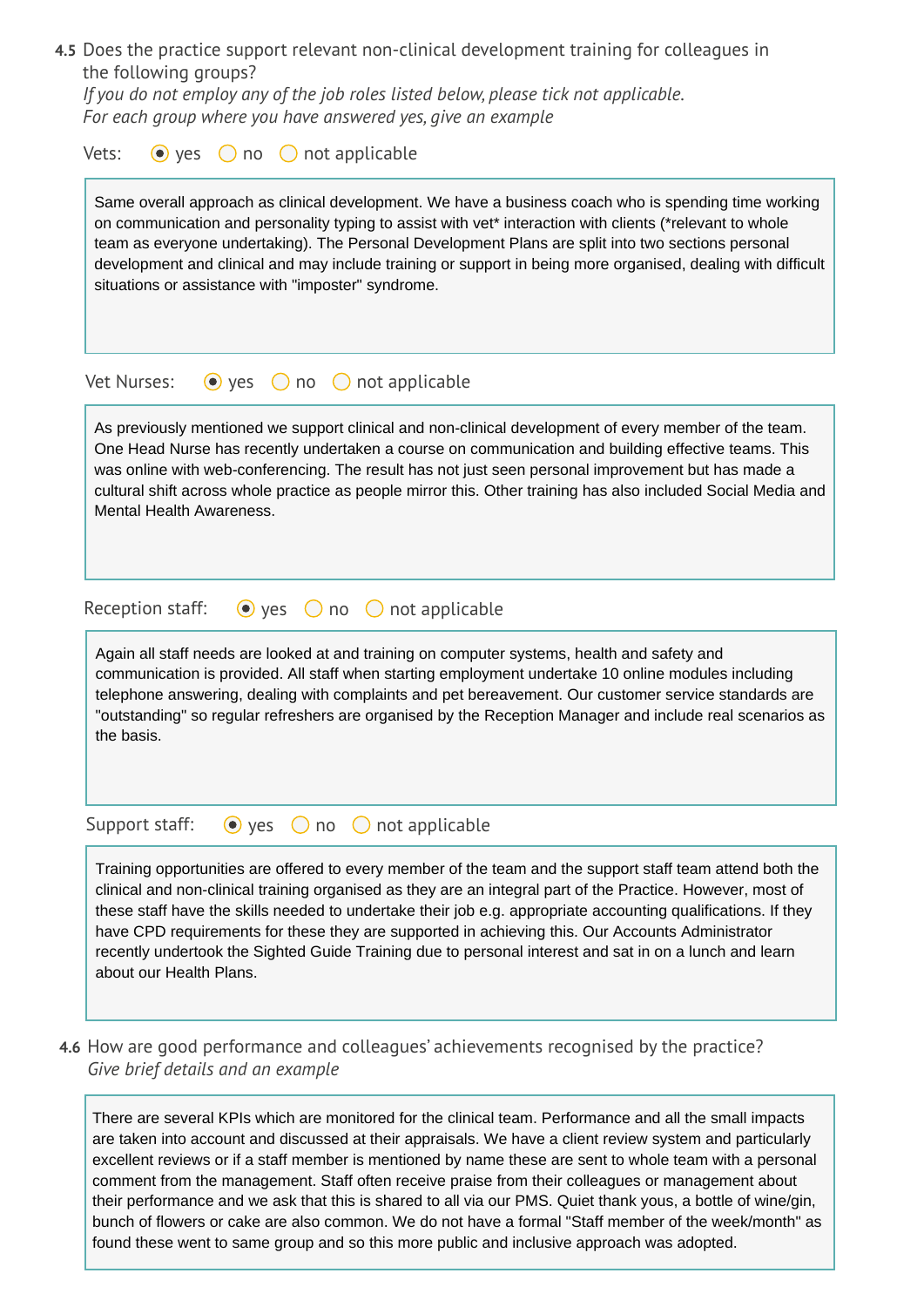**4.7** Any additional comments on support of professional and career development within your practice? *(maximum 150 words)*

Our business has the team at it's core and we know that part of being happy in a role includes access to personal development and see this as inclusive for all members of the team regardless of their specific role. We love to develop people and our attitude to CPD is more "why wouldn't you want to". Our recruitment strategy focuses on people as skills can be trained and lack of them shouldn't be a barrier as we see this can be easily rectified. Many of our staff started with us a school age volunteers and are now one of our Head Nurses or our fully qualified hydrotherapist who had no professional qualifications prior to undertaking the hydro training. We have supported two Vets to become Advance Practitioners and currently funding three others to undertake PgCerts. From next year we will have a total of 7 out of 11 vets with additional qualifications. Many of our nurses also hold certificates including Exotics, Anesthesia and Radiography.

# **5.** Workload and work scheduling

Veterinary work can involve high workload, long working days, and working unsocial hours, including on-call working. Managing these effectively is important for wellbeing.

**5.1** Do colleagues have opportunities for regular breaks during the working day? *If you do not employ any of the job roles listed below, please tick not applicable* 

|  |  | Vets: $\bullet$ yes $\circ$ sometimes $\circ$ no $\circ$ not applicable                      |
|--|--|----------------------------------------------------------------------------------------------|
|  |  | Nurses: $\bullet$ yes $\circ$ sometimes $\circ$ no $\circ$ not applicable                    |
|  |  | Reception staff: $\bigcirc$ yes $\bigcirc$ sometimes $\bigcirc$ no $\bigcirc$ not applicable |
|  |  | Support staff: $\bullet$ yes $\circ$ sometimes $\circ$ no $\circ$ not applicable             |

**5.2** Are individuals' workloads monitored and, if necessary, revised? *Give brief details and an example* 

Workloads are monitored as part of our bi-monthly appraisal meeting but can be tweaked between these as necessary. When a staff member leaves or changes their rota the workloads are reviewed and reallocated to ensure that they are achievable. Task sharing and daily/weekly/monthly job lists are available for everyone to see so if someone is struggling this can be quickly reallocated. Even jobs such as cleaning the staff rooms are fairly allocated and monitored in case someone needs help - we are a team!

**5.3** Do work schedules allow adequate recovery from work between one working day and the next? *Give brief details and an example* 

When building rotas we take into account recovery time and personal circumstances. These can be fairly personal so again a flexible approach is utilised. We make it possible to ensure that following a late shift that a nurse may have a late start the next day and continually review and amend the rotas to ensure it works for both the business and the individual. Recovery from OOH checks is very important and we have system in place surround intensive overnight care and what recovery time is appropriate.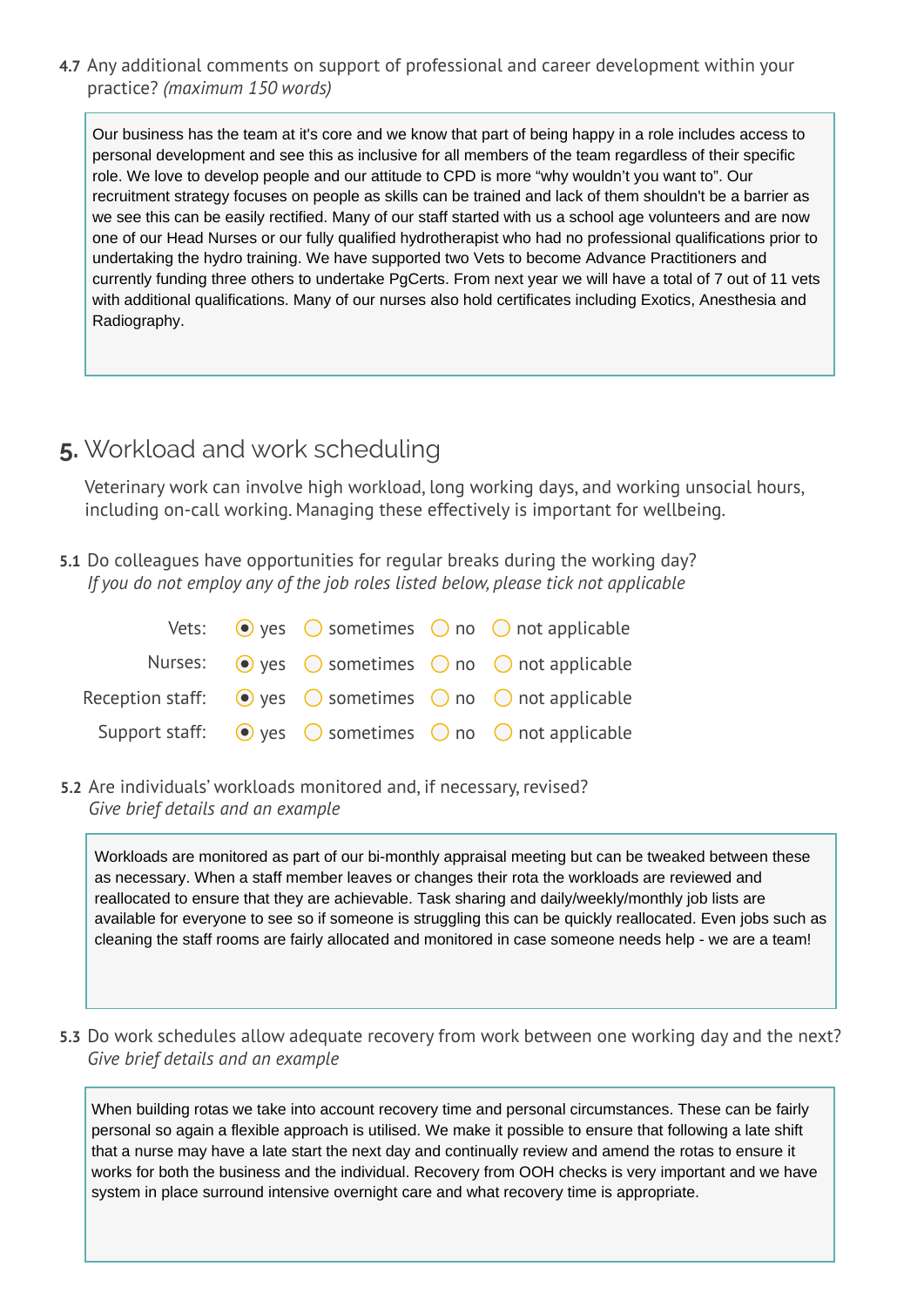**5.4** How is colleagues' work-life balance supported? *Give brief details and an example* 

Work life balance is supported with flexibility and communication. We do not have a one-size fits all approach. Two full time nurses doing 39 hours per week may have very different rotas to fit around their interests or home life e.g. Nurse A may choose to do 4 longer days with whole day off while Nurse B may do 2 long days and 3 short ones to fit with a hobby/class, child care or just from self care point of view. We also realise that Veterinary isn't a 9-5pm job so offer financial rewards or time in lieu for weekend/anti-social hours. We understand that hospital appointments or personal issues arise and again work with the individual to ensure balance etc.

**5.5** Any additional comments on support of workload and work scheduling within your practice? *(maximum 150 words)*

The Head Nurses and Practice Manager work tirelessly to ensure that we can offer this flexible approach to the whole team and in return the team are receptive to helping out with cover, swapping shifts or offering solutions for improving workload.

## **6.** Work Demands & Work Conditions

Veterinary work can involve specific demands, such as working with distressed or discourteous clients, patient cases that are stressful, and lone working. Managing these demands effectively supports wellbeing.

**6.1** Is training in working with clients provided for team members?

|  | Vets: $\bullet$ yes $\circ$ no $\circ$ not applicable            |
|--|------------------------------------------------------------------|
|  | Nurses: $\odot$ yes $\odot$ no $\odot$ not applicable            |
|  | Reception staff: $\bullet$ yes $\circ$ no $\circ$ not applicable |
|  | Support staff: $\bullet$ yes $\circ$ no $\circ$ not applicable   |

**6.2** How are colleagues supported in the event of client complaints? *Give brief details and an example* 

When a client complains all staff involved are asked to record their interactions and provide a summary of the incident within our PMS. An appropriate person undertakes an investigation and a response given to the client. All staff have completed complaint handling training and know who to refer up to. If it has particularly impacted a staff member (e.g aggressive client) they are provided a break and the option of having meeting with relevant manager to discuss. All complaints look at the systems behind cause and not the person. They are also treated as learning exercise so the person involved may be asked to provide follow up training for the team or assist with protocol changes. An Open Door policy in place for all staff.